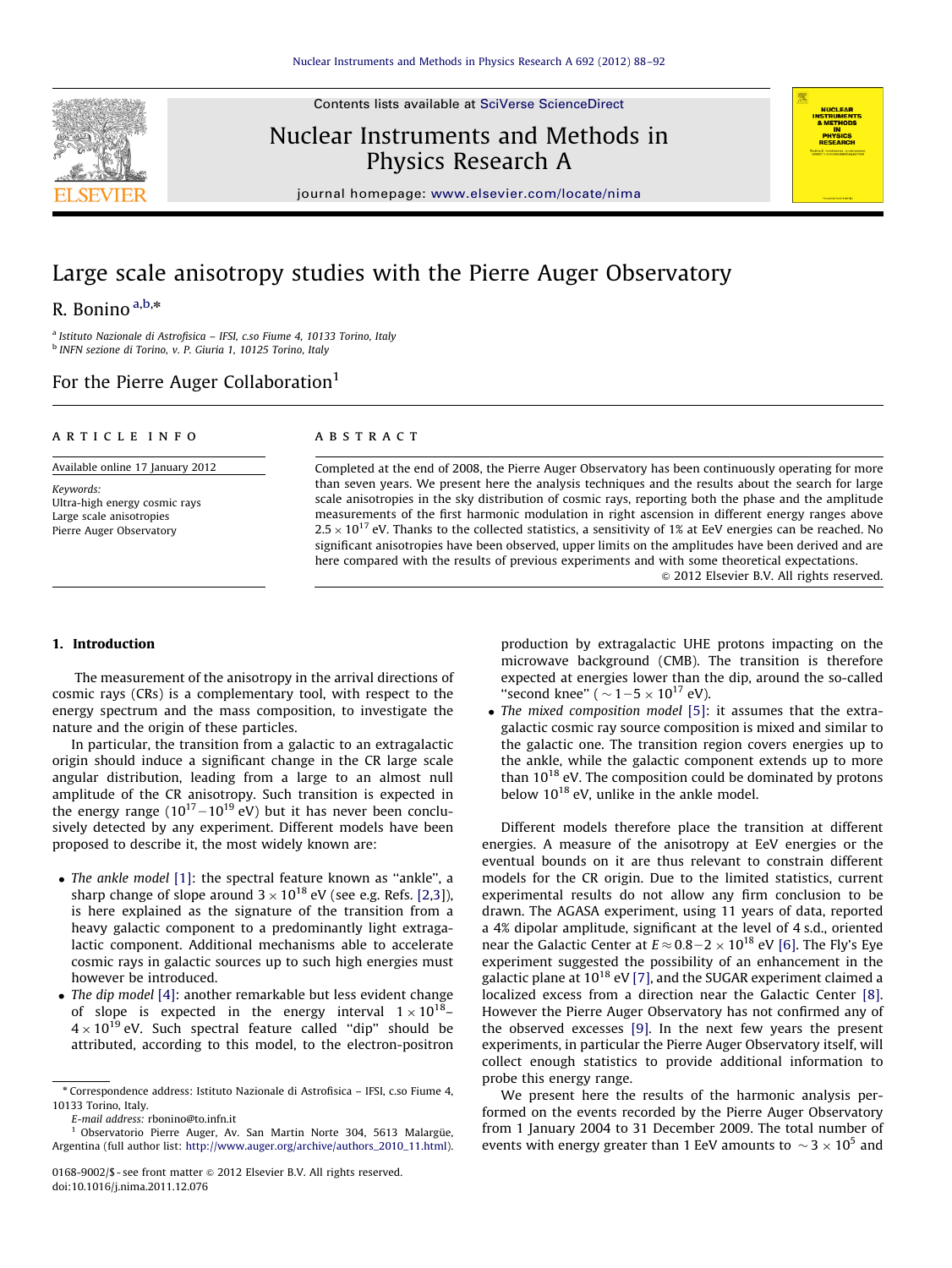already allows one to be sensitive to intrinsic anisotropies with amplitudes down to 1% level.

### 2. Data set

The southern site of the Pierre Auger Observatory [\[10\]](#page-4-0) is located in Malargüe, Argentina, at latitude  $35.2^{\circ}$ S, longitude 69.5°W and mean altitude 1400 m above sea level. It combines two complementary techniques: a Surface Detector array of 1660 stations, spread over an area of about 3000 km<sup>2</sup>, and a Fluorescence Detector of 27 telescopes arranged in four sites overlooking the SD area. The SD detects the Cherenkov light emitted by particles crossing the stations; it measures the lateral distribution and the arrival direction of the shower with a duty cycle of almost 100%. The FD, on the other hand, detects the fluorescence light emitted by nitrogen molecules excited by the cascade and measures the longitudinal profile of the shower during its development in the atmosphere, making almost a calorimetric measure of its energy.

In the analysis reported here we considered only events recorded by the Surface Detector with reconstructed zenith angles smaller than  $60^\circ$  and satisfying a fiducial cut requiring that the six neighboring detectors in the hexagon surrounding the station with the highest signal were active when the event was recorded. This cut ensures both a good quality of event reconstruction and a robust estimation of the exposure of the SD array, which is then obtained in a purely geometrical way. Based on this fiducial cut, any active detector with six active neighbors is defined as a unitary cell. From the data set we removed also periods of unstable data acquisition ( $\sim$ 3% of the whole data set), typically associated to the construction phase or due to hardware instabilities.

At the lowest observed energies, around  $3 \times 10^{17}$  eV, the angular resolution of events is contained within  $2.2^{\circ}$ , which is quite sufficient to perform searches for large-scale patterns in arrival directions, and reaches  $1^\circ$  for events with energy greater than  $10^{19}$  eV.

## 3. Analysis methods

The Pierre Auger array operates almost uniformly with respect to sidereal time thanks to the Earth's rotation: the zenith angle dependent shower detection and reconstruction are not functions of right ascension but are strong functions of declination. Thus, the most commonly used technique, the Rayleigh formalism (originally proposed in Ref. [\[11\]](#page-4-0)), is the analysis in right ascension only, through harmonic analysis of the counting rate within the declination band defined by the detector field of view. Conventionally, one extracts the first harmonic by measuring the counting rate as a function of the local sidereal time (or right ascension) and fitting the result to a sine wave. The amplitude of the harmonic and the corresponding phase (right ascension of the maximum intensity) are then derived.

The experimental study of large scale CR anisotropies is however challenging since there are several experimental effects (e.g. variations of the detector array area, instabilities and dead times of the apparatus, atmospheric effects) that could bias the measure. A dipolar modulation of experimental origin in the distribution of arrival times of the events with a period equal to one solar day may in fact induce a spurious anisotropy in the right ascension distribution. To identify genuine modulations in the cosmic rays flux it is therefore important to take into account and possibly subtract all the experimental effects. We thus performed two different and complementary analyses: the Rayleigh analysis weighted by exposure and the East–West differential method.

#### 3.1. Rayleigh analysis weighted by exposure

The relative variation of the integrated number of unitary cells,  $\Delta N_{cell}(t) = N_{cell}(t) / \langle N_{cell}(t) \rangle$ , is shown in Fig. 1 as a function of solar (left panel) and sidereal time (right panel). A clear diurnal variation in the exposure is apparent on the solar time scale, showing an almost dipolar modulation with an amplitude of 2.5%. This is due to both the working times of the construction phase of the detector and to the outage of some batteries of the surface detector stations during nights. When averaged over six full years, this modulation is almost totally smoothed out on the sidereal time scale, but it should be taken into account in any case because the amplitude of the sideband effect is proportional to the solar amplitude and can alter the result.

To avoid biases from such spurious modulations in the measure of large scale anisotropies we adopted the classical Rayleigh formalism, slightly modified to account for the non-uniform exposure to different parts of the sky by weighting each event with right ascension  $\alpha_i$  with the inverse of the integrated number of unitary cells at the local sidereal time of the event. The Fourier coefficients  $a$  and  $b$  are calculated as

$$
a = \frac{2}{\Omega} \sum_{i=1}^{N} \omega_i \cos \alpha_i, \quad b = \frac{2}{\Omega} \sum_{i=1}^{N} \omega_i \sin \alpha_i
$$
 (1)

where the sum runs over the number of events  $N$  in the considered energy range, the weights are given by  $\omega_i =$  $[\Delta N_{cell}(\alpha_i^0)]^{-1}$  ( $\alpha_i^0$  is the local sidereal time expressed in radians and chosen so that it is always equal to the right ascension of the



Fig. 1. Relative variation of the integrated number of unitary cells as a function of the solar hour of the day in UTC (left panel), and as a function of the local sidereal time (right panel).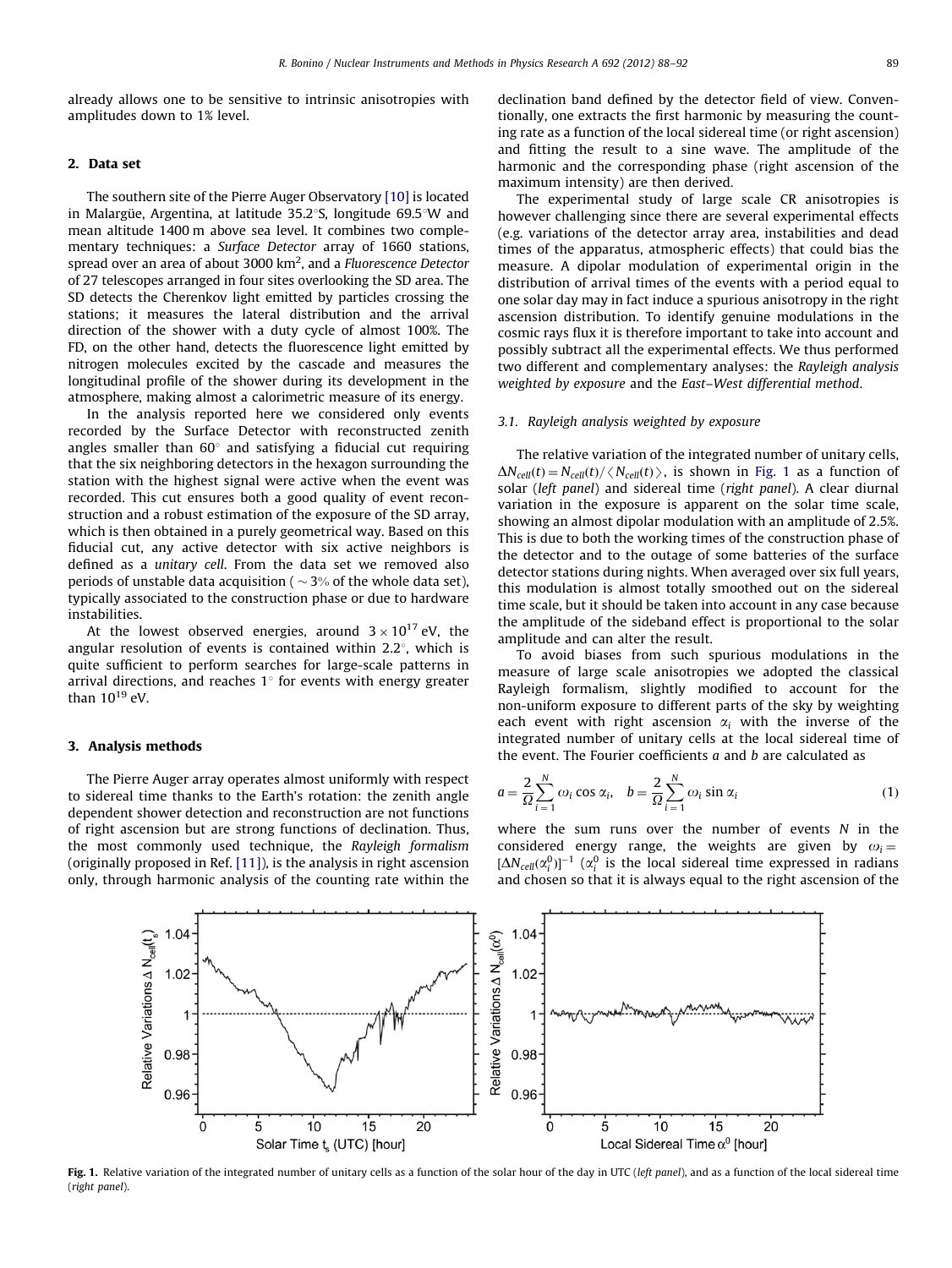<span id="page-2-0"></span>zenith at the center of the array) and the normalization factor is  $\Omega = \sum_{i=1}^{N} \omega_i$ . The amplitude r and phase  $\varphi$  are then given by  $r = \sqrt{a^2 + b^2}$  and  $\varphi = \arctan(b/a)$ , and follow respectively a Rayleigh and uniform distributions in the case of an underlying isotropy.

Besides the non-uniform exposure, another bias in the measure of large scale anisotropies can be due to changes in the air density and pressure that affect the development of EAS and consequently the estimation of the energy of each event [\[12\].](#page-4-0) To remove these variations the conversion of the shower size into energy is performed by relating the observed shower size to the one that would have been measured at reference atmospheric conditions. Above 1 EeV this procedure allows the size of the sideband amplitude to be reduced to less than 10 $^{-3}$ . Below such energy threshold weather effects start to affect also the detection efficiency, as a consequence spurious variations of the counting rate strongly increase and cannot be neglected any more. This analysis method can thus be safely applied only above 1 EeV.

#### 3.2. East-West method

Below 1 EeV we adopt another technique, the differential East–West method [\[13\]](#page-4-0), based on the analysis of the difference of the counting rates in the East and West directions.

This method relies on the fact that the difference between the observed counting rates of events recorded at each local sidereal time t, arriving from the Eastern and the Western hemispheres,  $I_{E}^{obs}(t)$  and  $I_{W}^{obs}(t)$  respectively, is proportional to the derivative of the true total intensity of cosmic rays  $I_{tot}(t)$ , the coefficient of proportionality being approximately the mean hour angle  $\langle h \rangle$  of the observed events:

$$
I_E^{obs}(t) - I_W^{obs}(t) \simeq \langle h \rangle \frac{dI_{tot}^{true}(t)}{dt}.
$$
 (2)

Since the experimental instabilities simultaneously affect both the East and the West sectors (i.e. the instantaneous exposure of the two sectors is identical), all the effects of experimental origin, being independent of the incoming direction, are expected to be removed at first order through the subtraction. The method therefore does not require any corrections, thus preventing the possible associated systematics to affect the results, though at the cost of a reduced sensitivity with respect to the standard Rayleigh analysis.

The amplitude r and phase  $\varphi$  of the first harmonic can be calculated from the arrival times of N events using the standard first harmonic analysis slightly modified to account for the subtraction of the Western sector to the Eastern one. The Fourier coefficients  $a_{EW}$  and  $b_{EW}$  are thus defined by

$$
a_{EW} = \frac{2}{N} \sum_{i=1}^{N} \cos(\alpha_i^0 + \zeta_i),
$$
  
\n
$$
b_{EW} = \frac{2}{N} \sum_{i=1}^{N} \sin(\alpha_i^0 + \zeta_i),
$$
\n(3)

where  $\zeta_i$  equals 0 if the event is coming from the East or  $\pi$  if coming from the West (so effectively subtracting the events from the West direction). This allows us to recover the right ascension amplitude r and the phase  $\varphi_{EW}$  from  $r = (\pi \langle \cos \delta \rangle / 2 \langle \sin \theta \rangle)$  $\sqrt{a_{EW}^2 + b_{EW}^2}$  and  $\varphi_{EW} = \arctan(b_{EW}/a_{EW})$ , where  $\delta$  is the declination and  $\theta$  the zenith angle of the detected events (see Ref. [\[13\]](#page-4-0) for more details). Note however that  $\varphi_{FW}$ , being the phase corresponding to the maximum in the differential of the East and West fluxes, is related to  $\varphi$  through  $\varphi = \varphi_{EW} + \pi/2$ .

#### 4. Results

The two analyses have been applied in two different energy ranges: the East–West method below 1 EeV and the Rayleigh analysis above such energy threshold. The amplitude  $r$  and the phase  $\varphi$  of the first harmonic resulting from the two analyses are shown in Fig. 2 as a function of energy.

Below 8 EeV the size of the energy intervals is  $\Delta \log_{10}(E) = 0.3$ , so that it is larger than the energy resolution (about 15% [\[14\]\)](#page-4-0). Above 8 EeV, to guarantee the determination of the amplitude measurement within an uncertainty of  $\simeq$  2%, all events ( $\simeq$  5000) are gathered in a single energy interval. In the upper plot of Fig. 2 the dashed line indicates the 99% C.L. upper bounds on the amplitudes that could result from fluctuations of an isotropic distribution. There is no evidence of any significant signal in any energy range. The probability with which the 6 observed amplitudes could have arisen from an underlying isotropic distribution is  $\simeq 9\%$ .

The phase of the first harmonic is shown in the lower plot of the same figure. In this case a smooth transition from a common phase of 270 $\degree$  below 1 EeV to another phase of  $\sim$  90 $\degree$  above 5 EeV is perceptible. This is potentially interesting because the phases are expected to be randomly distributed in case of independent samples whose parent distribution is isotropic. On the contrary, with a real underlying anisotropy, a consistency of the phase



Fig. 2. Top: amplitude of the first harmonic as a function of energy. The dashed line indicates the 99% C.L. upper bound on the amplitudes that could result from fluctuations of an isotropic distribution. Bottom: Phase of the first harmonic as a function of energy. The dashed line, resulting from an empirical fit, is used in the likelihood ratio test (see text).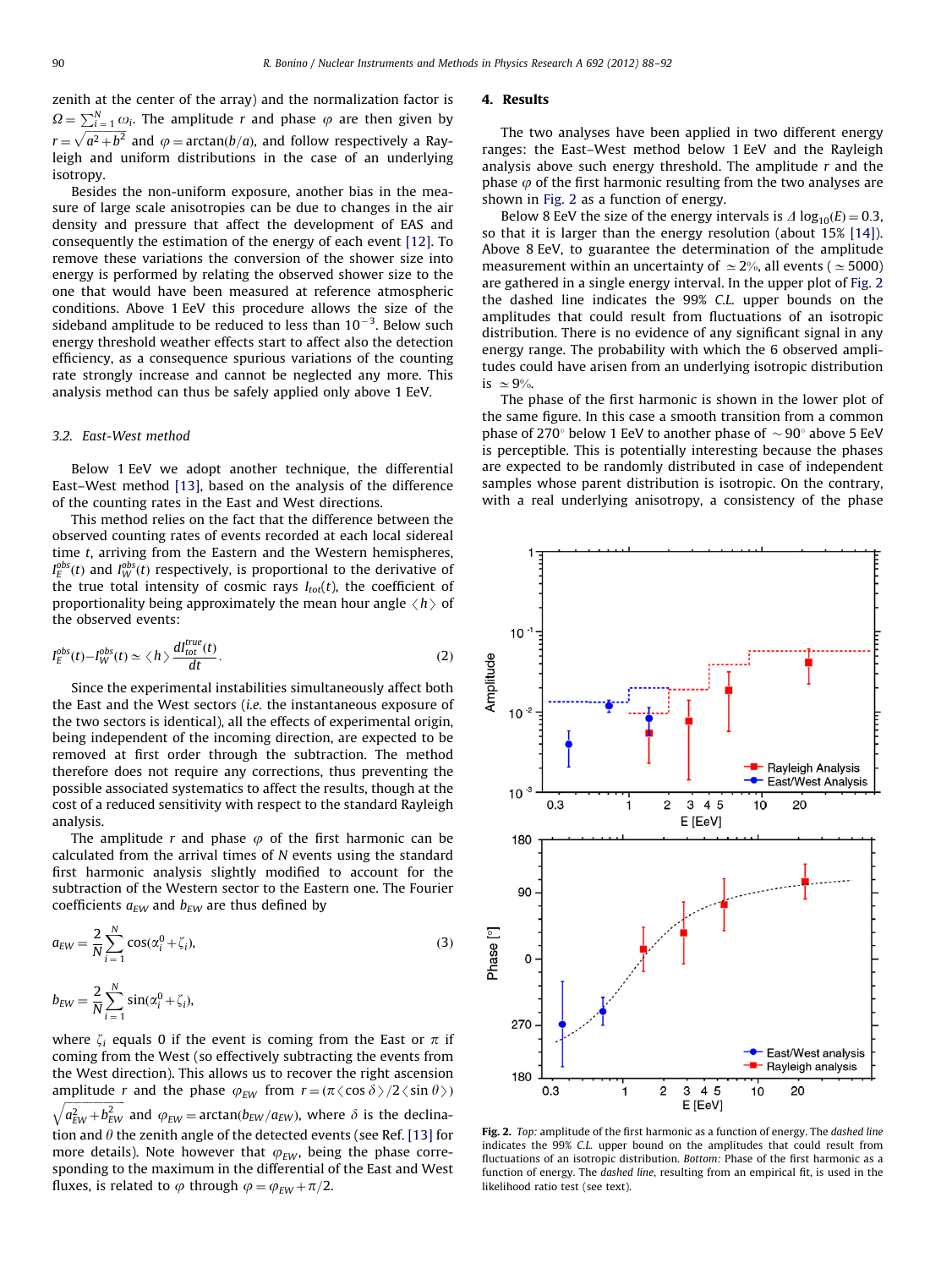measurements in ordered energy intervals is indeed expected to be revealed with a smaller number of events than that needed to detect the amplitude with high statistical significance [\[15\].](#page-4-0) Below 1 EeV, besides being constant, the phase is also compatible with the right ascension of the Galactic Center ( $\alpha_{GC} = 266.4^{\circ}$ ) and then moves towards another value. Such transition is an important clue in the study of the transition from galactic to extragalactic origin of cosmic rays.

To quantify whether or not a parent random distribution of arrival directions reproduces the phase measurements in adjacent energy intervals better than an alternative dipolar parent distribution, we use a likelihood ratio test [\[16\]](#page-4-0). When applied to the data points of the lower plot of [Fig. 2,](#page-2-0) this test leads to a probability of  $\sim$  2  $\times$  10<sup>-3</sup> to accept the random distribution compared to the alternative one. Since we did not perform an a priori search for a smooth transition in the phase measurements, we cannot derive a confidence level from this result. To confirm the detection of a real transition at 99% C.L. with an efficiency of  $\simeq$  90% we should repeat the analysis on an independent data set and we need to collect  $\simeq$  1.8 times the number of events analysed here.

Results of the first harmonic analysis performed in terms of energy thresholds (strongly correlated bins) are shown in Fig. 3. They provide no further evidence in favor of a significant anisotropy.

To check if the corrections implemented for the Rayleigh analysis take into account all the spurious effects we performed a third complementary analysis: the Fourier time analysis [\[17\].](#page-4-0) It has been designed to disentangle any sidereal modulation from the solar and the anti-sidereal ones [\[18\]](#page-4-0) without the knowledge of the exposure. For each frequency we calculate the Fourier transform of the distribution of the times  $t_i$  of the events:

$$
\tilde{\alpha}_i^0 = \frac{2\pi}{T_{sid}} t_i + \alpha_i - \alpha_i^0,\tag{4}
$$

being  $T_{sid}$  the sidereal period.

The amplitude of the Fourier modes is shown in Fig. 4 as a function of frequency (the dashed vertical lines represent, from left to right, the anti-sidereal, solar and sidereal frequencies) when considering all the events above 1 EeV. Without implementing any corrections we obtain the blue dotted curve: a net solar amplitude of 3.7% is clearly visible and highly significant. The impact of the correction on the energy estimation is evidenced by the red dashed curve within the resolved solar peak (reduction of 20% of the spurious modulations). Then, accounting



Fig. 3. Amplitude of the first harmonic, as [Fig. 2](#page-2-0) (top), but as a function of energy thresholds.



Fig. 4. Amplitude of the Fourier modes as a function of the frequency above 1 EeV. Blue dotted curve, before correction of energies and exposure; red dashed curve, after correction of energies; black thick curve, after correction of energies and exposure; dashed vertical lines from left to right, anti-sidereal, solar and sidereal frequencies. (For interpretation of the references to color in this figure legend, the reader is referred to the web version of this article.)

also for the exposure variation, the solar peak is reduced at a level close to the statistical noise, as shown by the black thick curve. This evidences that the variations in the exposure and weather effects are under control and are correctly subtracted.

#### 5. Upper limits and comparison with theoretical expectations

Since no significant departure from isotropy is observed and having proved that systematic effects are correctly taken into account, upper limits at 99% C.L. can thus be derived using only the statistical uncertainties. Such upper limits are calculated according to the distribution drawn from a population characterised by an anisotropy of unknown amplitude, as derived by Linsley in his 3rd alternative in Ref. [\[11\]](#page-4-0).

The Rayleigh amplitude measured by an Observatory depends on its latitude and on the considered range of zenith angles. It can be related to real equatorial dipole components  $d_{\perp}$  by  $d_{\perp} \simeq r/\langle \cos \delta \rangle$  [\[19\],](#page-4-0) where  $\delta$  is the declination of the detected events, allowing a direct comparison of results from different experiments and from model predictions. The upper limits on  $d_{\perp}$ obtained with this analysis are shown in [Fig. 5,](#page-4-0) together with previous results from EAS-TOP [\[20\],](#page-4-0) KASCADE [\[21\],](#page-4-0) KASCADE-Grande [\[22\]](#page-4-0) and AGASA [\[6\].](#page-4-0) The 4% anisotropy reported by AGASA in the 1–2 EeV energy bin is not confirmed by our results (even if a proper comparison should take into account the peculiarities of the two experiments).

In the same figure some predictions for the anisotropies arising from models of both galactic and extragalactic cosmic ray origin are also shown. If the origin at EeV energies is galactic a modulation at the percent level is conceivable. The exact value strongly depends on specific models, three possible scenarios are here presented: A, S and Gal. In models A and S (i.e. Antisymmetric and Symmetric galactic magnetic field), the anisotropy is caused by drift motions due to the regular component of the galactic magnetic field [\[23\]](#page-4-0), while in model Gal, the anisotropy is caused by purely diffusive motions due to the turbulent component of the field [\[24\].](#page-4-0) Our current upper limits already exclude predictions from model A, put some constraints on model Gal and start to become sensitive to the amplitudes predicted by model S.